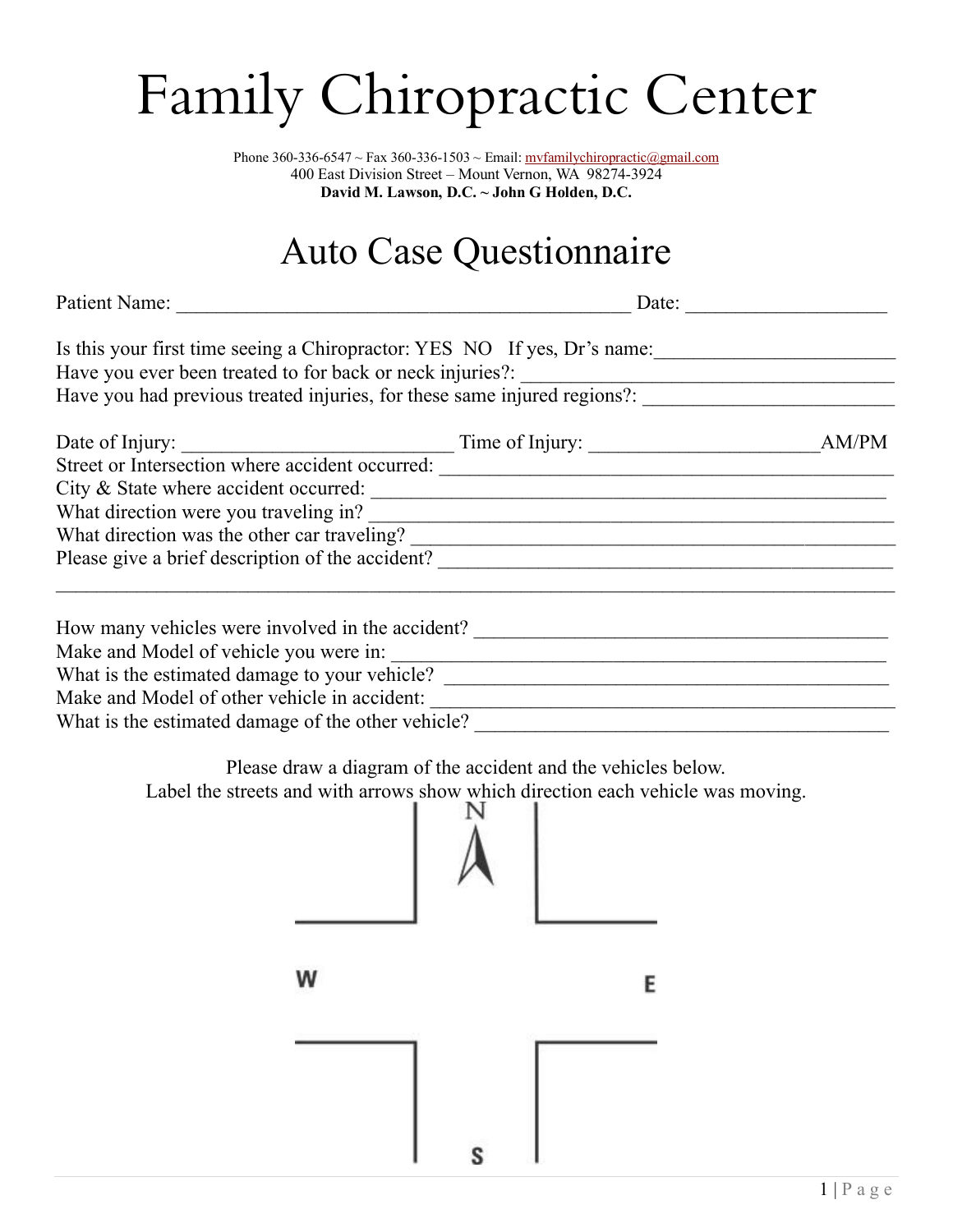What type of impact was the accident? Front Side Rear At the time of impact was your vehicle: Slowing Down, Gaining Speed, Stopped, Moving at a Steady: \_\_\_\_\_\_mph At the time of impact, the other vehicle was: Slowing Down, Gaining Speed, Stopped, Moving at a Steady: mph During and after the accident what happened to your vehicle? (Circle all the apply) \*Kept going straight, not hitting anything

\*Kept going straight, hitting a car in front \*Was hit by another vehicle, where on car: \_\_\_\_\_\_\_\_\_\_\_\_\_\_\_ \*Spun around and hit a stationary object: \_\_\_\_\_\_\_\_\_\_\_\_\_\_\_ \*Hit a stationary object: \_\_\_\_\_\_\_\_\_\_\_\_\_\_\_

\*Spun around

Did you know the accident was coming? NO YES Did you brace yourself? NO YES Were you relaxed before the accident? NO YES Did you lose consciousness during the accident? NO YES Were you intoxicated (alcohol) at the time of the accident? NO YES Were you under the influence of prescription drugs? NO YES Were you under the influence of over the counter medication? NO YES Were you wearing your seat belt? NO YES Did your seat belt have a shoulder harness? NO YES Did you slide out of your seatbelt during the accident? NO YES

Where were you sitting in the vehicle during the accident? \_\_\_\_\_\_\_\_\_\_\_\_\_\_\_\_\_\_\_\_\_\_\_\_\_\_\_\_\_\_\_\_\_\_\_ How was your head positioned during the accident? \_\_\_\_\_\_\_\_\_\_\_\_\_\_\_\_\_\_\_\_\_\_\_\_\_\_\_\_\_\_\_ How was your torso positioned during the accident? \_\_\_\_\_\_\_\_\_\_\_\_\_\_\_\_\_\_\_\_\_\_\_\_\_\_\_\_\_ How were your hands positioned during the accident? \_\_\_\_\_\_\_\_\_\_\_\_\_\_\_\_\_\_\_\_\_\_\_\_\_\_\_\_\_

What kind of headrest was in your vehicle? Moveable Non-Movable No headrest Where was your headrest positioned on your head? (Circle One) At the top of the back of your head Midway height of the back of your head Lower height of the back of your head Located at the level of your neck Located at the level of you shoulder blades (upper back) below neck

| Did your (blank) hit anything during the accident? |
|----------------------------------------------------|
| Head? NO YES, describe                             |
| Face? NO YES, describe                             |
| Shoulders? NO YES, describe                        |
| Neck? NO YES, describe                             |
| Arm/Hand? NO YES, describe                         |
| Chest? NO YES, describe                            |
| Hips? NO YES, describe                             |
| Knees? NO YES, describe                            |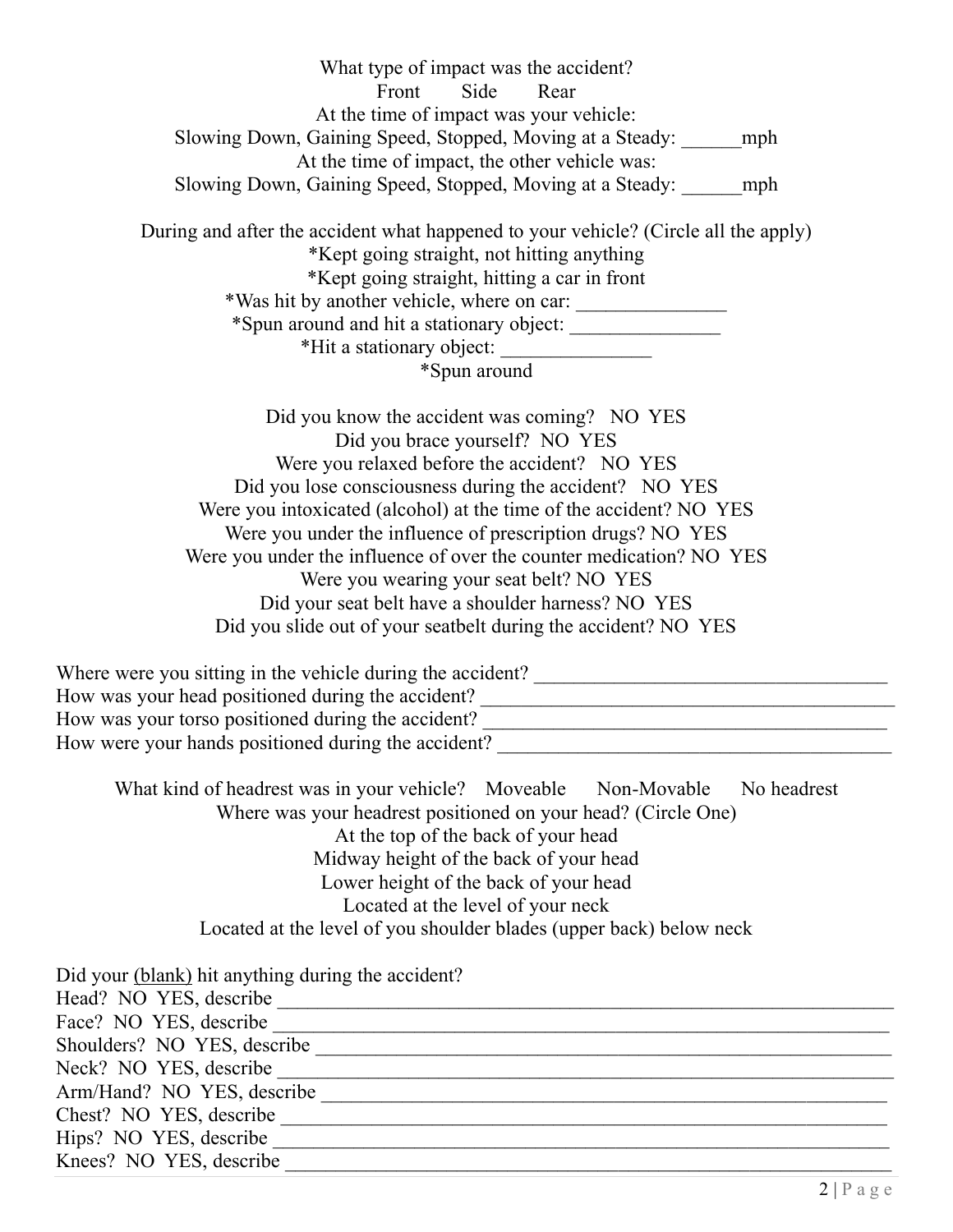| Foot? NO YES, describe                                                                                                                                                                                                                          |  |  |  |  |  |  |
|-------------------------------------------------------------------------------------------------------------------------------------------------------------------------------------------------------------------------------------------------|--|--|--|--|--|--|
| (Examples of things hit: Windshield, window, door, dashboard, glove compartment, seatbelt, frame of                                                                                                                                             |  |  |  |  |  |  |
| car near windows, roof of vehicle, another occupant, animal in the vehicle, head rest, steering wheel)                                                                                                                                          |  |  |  |  |  |  |
|                                                                                                                                                                                                                                                 |  |  |  |  |  |  |
| Did any of the structure of your vehicle dent inward during the crash? NO YES:                                                                                                                                                                  |  |  |  |  |  |  |
| Did the side door touch your body during the crash? NO YES                                                                                                                                                                                      |  |  |  |  |  |  |
| Were there any doors that would not open as a result of the accident? NO YES, which:                                                                                                                                                            |  |  |  |  |  |  |
|                                                                                                                                                                                                                                                 |  |  |  |  |  |  |
| Did you go to the emergency room afterward? NO YES, which:                                                                                                                                                                                      |  |  |  |  |  |  |
| Did you go to the emergency room the same day as the accident? NO YES                                                                                                                                                                           |  |  |  |  |  |  |
| Did you go to emergency room in an ambulance? NO YES                                                                                                                                                                                            |  |  |  |  |  |  |
| Did you or another person drive yourself to the emergency room? NO YES                                                                                                                                                                          |  |  |  |  |  |  |
| Were you hospitalized overnight? NO YES                                                                                                                                                                                                         |  |  |  |  |  |  |
| Were X-Rays taken at the hospital or anywhere else? NO YES                                                                                                                                                                                      |  |  |  |  |  |  |
| Were you prescribed any pain medication or muscle relaxers? NO YES                                                                                                                                                                              |  |  |  |  |  |  |
| Did you have any cuts or lacerations? NO YES                                                                                                                                                                                                    |  |  |  |  |  |  |
| Did you require any stitches? NO YES                                                                                                                                                                                                            |  |  |  |  |  |  |
| Were you given a neck collar or back brace to wear? NO YES                                                                                                                                                                                      |  |  |  |  |  |  |
|                                                                                                                                                                                                                                                 |  |  |  |  |  |  |
| Have you been able to work since the accident? NO YES                                                                                                                                                                                           |  |  |  |  |  |  |
|                                                                                                                                                                                                                                                 |  |  |  |  |  |  |
| When did you first notice any pain after the accident?<br>Did you follow up with any other doctors prior to coming to our office? NO YES, who:<br>If you did not see a doctor for the first time within the first week, indicate why?           |  |  |  |  |  |  |
| If you did not see a doctor for the first time within the first month after injury, indicate why?                                                                                                                                               |  |  |  |  |  |  |
| Please list all doctors, tests & treatment since accident in sequential order:                                                                                                                                                                  |  |  |  |  |  |  |
| What was done:<br><u> 1989 - Johann Stoff, deutscher Stoffen und der Stoffen und der Stoffen und der Stoffen und der Stoffen und der</u>                                                                                                        |  |  |  |  |  |  |
| Will you be following up with them?                                                                                                                                                                                                             |  |  |  |  |  |  |
| Did treatment:<br>Make condition worse<br>Did not help Helped                                                                                                                                                                                   |  |  |  |  |  |  |
|                                                                                                                                                                                                                                                 |  |  |  |  |  |  |
|                                                                                                                                                                                                                                                 |  |  |  |  |  |  |
|                                                                                                                                                                                                                                                 |  |  |  |  |  |  |
|                                                                                                                                                                                                                                                 |  |  |  |  |  |  |
|                                                                                                                                                                                                                                                 |  |  |  |  |  |  |
| What was done:<br>the control of the control of the control of the control of the control of the control of the control of the control of the control of the control of the control of the control of the control of the control of the control |  |  |  |  |  |  |
| Will you be following up with them?                                                                                                                                                                                                             |  |  |  |  |  |  |
| Make condition worse<br>Did treatment:<br>Did not help<br>Helped                                                                                                                                                                                |  |  |  |  |  |  |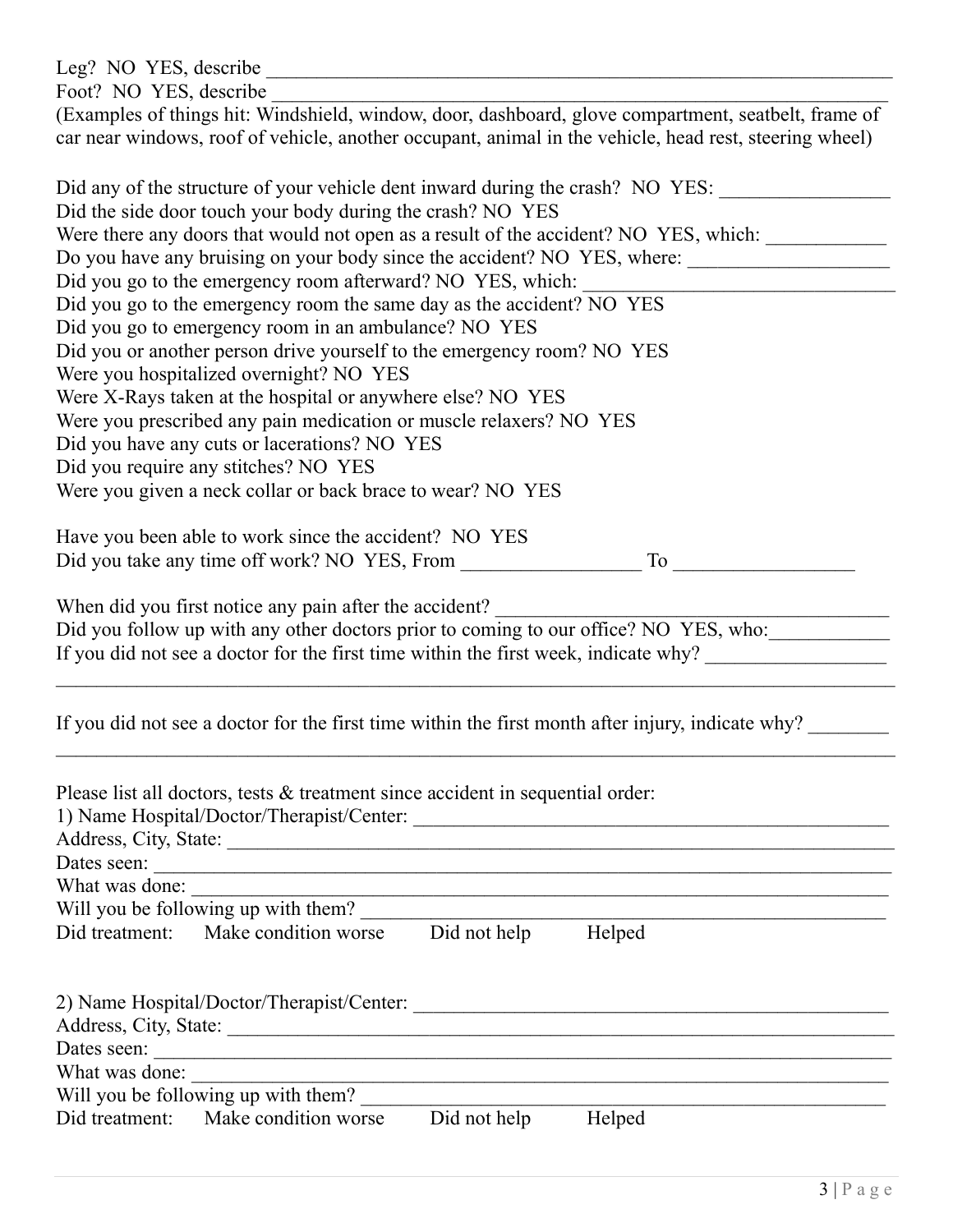|                             | Please circle all that have already been done in relation to this accident: |                   |                      |
|-----------------------------|-----------------------------------------------------------------------------|-------------------|----------------------|
| X-Ray of Neck               | X-Ray of Low Back                                                           | Other X-Rays      | MRI/CT Scan          |
| Rehabilitation              | Physical Therapy                                                            | <b>Ultrasound</b> | Massage Therapy      |
| <b>Spinal Manipulations</b> | Heat pack                                                                   | Ice pack          | Prescribed exercises |

I understand that for treatment provided by Family Chiropractic Center related to this automobile collision, primary first party insurance is with the Personal Injury Protection (PIP) Insurance for the car I was driving, riding in as a passenger, or struck by as a pedestrian/bicyclist. I understand and authorize Family Chiropractic Center to bill PIP and authorize the release of any information acquired in the course of my examination and treatment in accordance with HIPAA privacy regulations.

Should PIP insurance not be available, exhaust or terminate for any reason, I authorize Family Chiropractic Center to bill any applicable health insurance I may have available, subject to any contract Family Chiropractic Center may have with such carrier. I understand and authorize Family Chiropractic Center to bill health insurance, if applicable, and authorize the release of any information acquired in the course of my examination and treatment in accordance with HIPAA privacy regulations.

I authorize Family Chiropractic Center to file a medical lien against any applicable third-party insurance settlement pursuant to RCW 60.44.010, et seq. I understand I may then be asked to make minimum monthly payment on any balance owed. I understand and acknowledge that in the event a medical lien in filed, and that if the lien is paid or sealed, I will be provided with an original, written Satisfaction of Lien and I am responsible for filing the Satisfaction of Lien with the County auditor and for paying the filing fee costs associated with filing any such Satisfaction of Lien, I further understand that payment of any medical lien, in some circumstances, may not fully pay my outstanding final charges due to Family Chiropractic Center for treatment provided, and I may be required to make additional payment after satisfaction of the lien.

| Date this | day of |  | at Mount Vernon, Washington |
|-----------|--------|--|-----------------------------|
|           |        |  |                             |

Patient Signature: